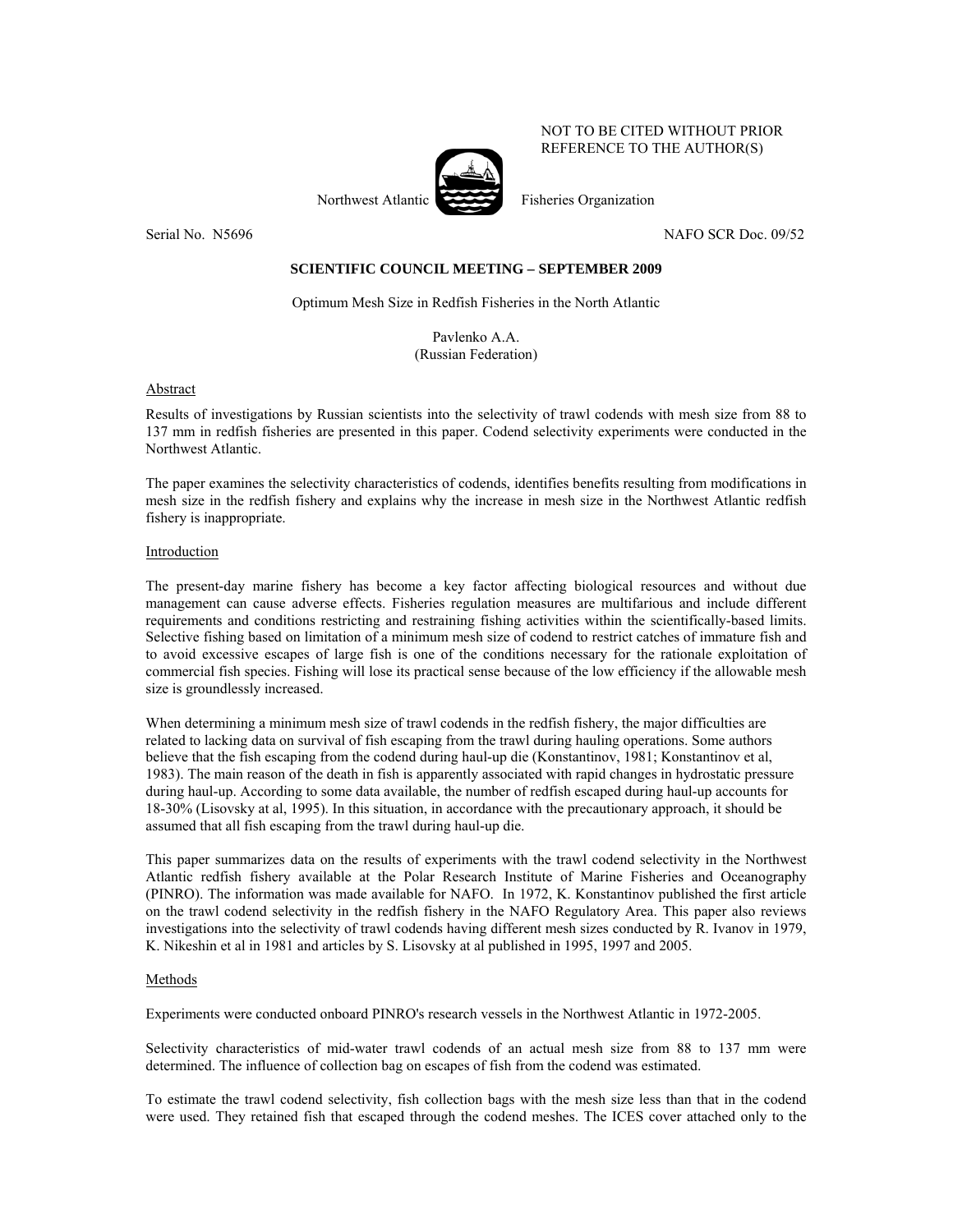upper panel of the codend and the bag-shaped cover, which was attached around the codend, were used. The design of collection bags allowed fish to escape freely from the codend and be retained by the collection bag. The number of captured fish that escaped from the trawl through meshes was estimated.

The basic principles of the methods applied are presented in the study by A. Treschev (Treschev, 1974).

Commercial trawls were used in the experiments. Codends were constructed of nylon and polyethylene twine. Fishing conditions were similar to those in the commercial fishery. Trawling operations were conducted by vessels with the main engine power from 1500 to 1700 kW.

## Results

Data obtained during experimental trawlings in the Northwest Atlantic are given in Table 1. The modal size ranged from 25-30 cm to 35-38 cm and the average weight of retained redfish varied from 0.22 to 0.31 kg. The ICES cover was used in the majority of experiments. The codend selectivity range varied from 2.4 to 3.1.

Fish that escaped through 88-137 mm meshes are almost of all lengths. For example, the length of redfish retained by 88 mm meshes and escaped through them is from 15 to 45 cm and from 15 to 34 cm respectively. For 132 mm mesh size, the length of retained redfish ranged from 16 to 42 cm, while the redfish that escaped were from 16 to 39 cm. For 137 mm mesh size, redfish from 14 to 46 cm retained, while fish from 14 to 40 cm escaped. The length composition of redfish retained and escaped is presented in Table 1.

The trawl codend selectivity for the examined mesh sizes ranged from 4.1 to 9. The L50 was estimated to be from 25 to 37.6 cm.

In 1991, investigations into the number of redfish, escaping from the codend with 128 mm mesh size during haul-up, were carried out. The investigations demonstrated that from 18 to 30% of all redfish, escaping during the whole trawling operations, escaped during haul-up, (Lisovsky at al, 1995; Lisovsky, 1997a, 1997b). It is recognized that redfish are very sensitive to hydrostatic pressure changes.

### Discussion

The trawl codend selectivity varied from 2.4 to 3.1 in the experiments conducted (Table 1). These variations were primarily related to the design of trawl codends used to collect data on selectivity. The type of cover had a significant impact on the retention of redfish. Apparently the ICES cover has a larger masking effect compared to the bag-shaped cover. To control the masking effect, other methods to estimate selectivity should be applied, for example, a method of alternate trawlings.

When applying available data on selectivity, the results obtained from the experiments where a bag-shaped cover was used are preferable.

When comparing retention of redfish by mid-water trawls, having different codend mesh sizes, in the Northwest Atlantic, the retention of redfish by 88, 118, 124,126,132, 137mm mesh sizes with regard to the numbers comprises 52.8, 24.0, 28.5, 12.7, 10.0 and 3.1% respectively.

The bulk of catches (over 50%) are comprised of fish from 25 to 32 cm in length, and fish more than 32 cm in length comprise from 19.5 to 46.5% of catches (Table 2). Codends with mesh size of more than 88 mm tend to have reduced retention of fish of all lengths. It should be noted that the length composition of redfish caught using 137 mm mesh seize slightly differs from that caught using 88 mm mesh.

Redfish of almost all lengths escape from trawl codends of 88-137mm mesh sizes. A small group of fish from 41 to 47cm in length comprising 5-8% of catches does not escape from codends. The majority of individuals, constituting the bulk of catches, are more than 25 cm in length. From 42 to 92% of fish of the above-mentioned lengths escape.

The study demonstrates that the redfish fishery where trawls with a meshe of more than 100 mm are used will result in a considerable increase of fishing efforts to uptake the TAC. Increased fishing efforts will lead to recapture of small redfish and their escape through the codend meshes during haul-up and to the death from injuries caused by large changes in hydrostatic pressure.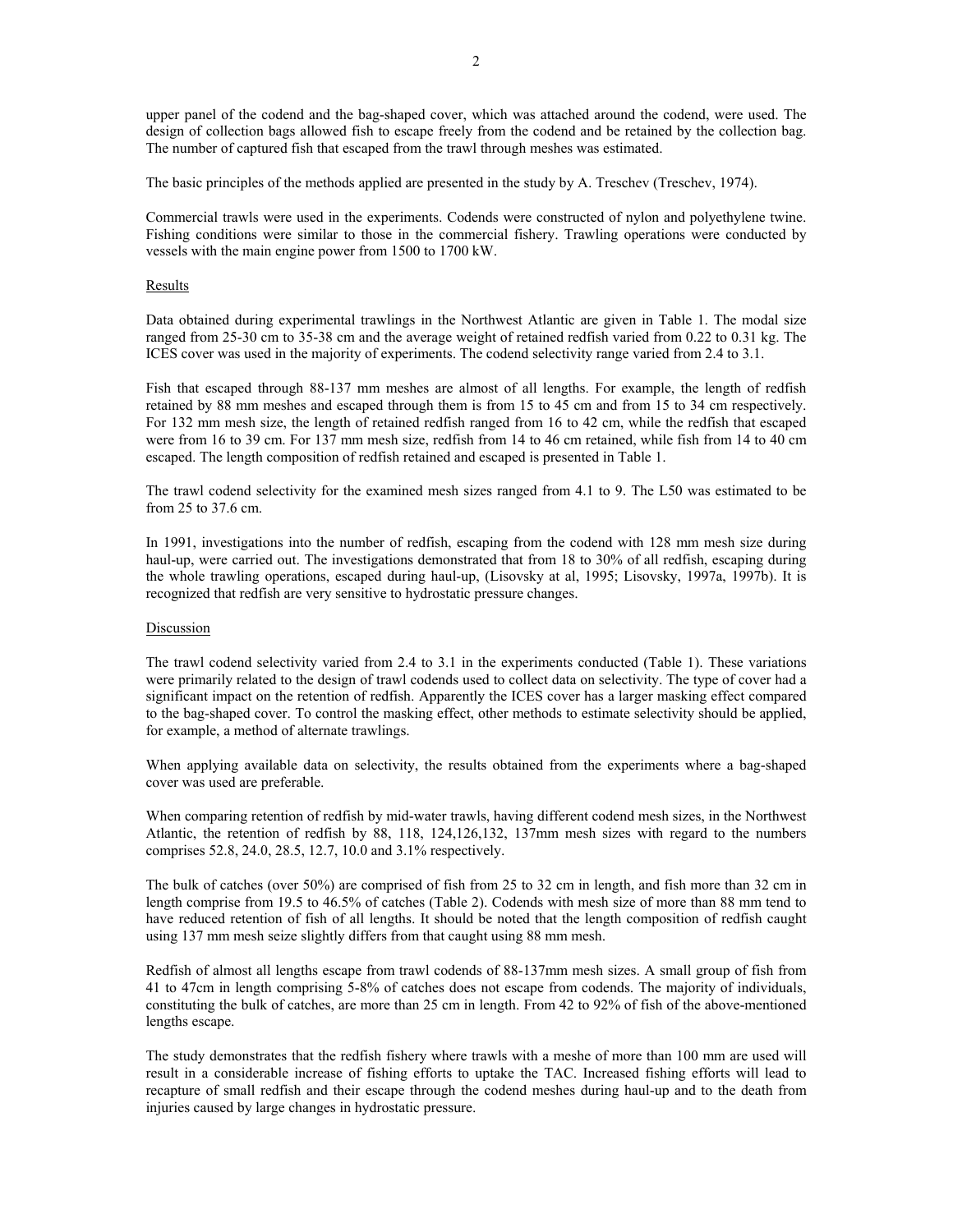Analysis of the greatest girth of redfish in the Northwest and Northeast Atlantic (Kovstantinov et all., 1983; Valdes E. and Froxdes E.I., 1981) shows that, with great confidence, the fish were geometrically similar (Fig.1). Redfish of the similar lengthes in the catches from the Northeast and Northwest Atlantic have identical maximum girth. This allows the selectivity data obtained to be used for both areas. In this regard, it should be noted that trawls with mesh size less than 100mm are used in the beaked redfish fishery in the Barents Sea and redfish fishery in the NEAFC Regulatory area.

## **Conclusion**

The length of fish retained with trawl codends and those escaped from them are almost similar. Fish from 40 to 50cm in length do not escape. They comprise 5-8% of the catches taken in the Northwest and Northeast Atlantic. Most redfish that escaping are more than 25 cm in length, aged 8-9 and more, i.e. the same lengths and age as in the redfish retained by trawl codends and those that comprise the bulk of catches. Redfish within these lengths that escaped through codend meshes of 88-137 mm in size comprised 44-98%. The number of mature redfish over 32 cm escaping from trawl codends increase from 6% for 88 mm mesh to 24% for 137 mm mesh. It means that an increase in the mesh size from 88 to 137 mm leads to considerable losses of catch because redfish of more than 25 cm in length, being of commercial value, escape. This fact indicates that the use of 100mm mesh size in the redfish fishery results in increased fishing effort required for the quota uptake. Increased fishing effort, in turn, results in escapes of redfish through trawl nets and fish death as a result of injuries during trawl hauling and trawling.

# References

1. Blinov V.V. 1998. Method Estimating the Effekt on Trawl Catches of Changes in Trawl Selectivity. NAFO SCR Doc. 81/VI/58, Serial No 342, 14 p.

2. Gorchinsky K.V., Lisovsky S.F. and Sadokhin M.K. 1993. Selectivity of Botton Trawls During the Fishery for Redfish on the Flemish Cap Bank. NAFO SCR Doc. 93/100, Serial No 2293, 9 p.

3. Ivanova R.V. 1979. Sumarized data on trawl selectivity for redfish fishery in the Northwest Atlantic areas. JCNAF. Res. Doc. 79/VI/53, Serial No 5393, 17 p.

4. Kondratyk Yu.A., Lisovsky S.F., Chumakov A.K. 1988. On the optimal mesh size in trawl codend in the directed beaked redfish fisheries in the Irminger Sea. IKES CM 1988.B:17, 24 p.

5. Konstantinov K.G. On sone problems of selectivity of a commercial trawl. NAFO SCR Doc.81/VI/72, Serial No 357, 8 p.

6. Konstantinov K.G., Chumakov A.K., Nikeshin K.N., Kovalenko V.G. 1982. On Validity of Trawl mesh size used in Fishing Areas in the Northwest Atlantic. NAFO SCR Doc. 14/VI/ Serial No 502, 30 p.

7. Konstantinov K.G., Kovalehko V.G, Lugovaja L.S., Lukmanov I.G., Nikeshin K.N., Tretjak V.L. 1983. Data for substantion of the trawl beg mesh size used during the specialized redfish (Sebastes mentella) fishery. ICES C.M., B:13, 42 p.

8. Lisovsky S.F. 1997а. PINRO investigation on selectivity of trawl codends with different mesh size in relation with deepwater redfish. In "Gear Selection and Sampling Gear: (Processing of the seventh JMR – PINRO Symposium Murmansk, 23-24 June 1997)". PINRO Press, Murmansk, p 93-102.

9. Lisovsky S.F., Tretjak V.L., Kiseleva V.M., Kotljarov S.M. 1995. On minimum Mesh-size During Deepwater Redfish Fishery with Mid-water Trawl in NAFO Division 3NO. NAFO SCR Doc. 95/25. Serial No 2533, 9 p.

10. Nikeshin K.N., Kovalenko V.G., Gorshkova A.S. 1983. Some parameters of Bottomtrawl Selective Characteristica from Data of instrumental Observations Carried Out Relative to Beaced Redfish, Greenland Halibut, American Place, Yellowtail Flounder and Roundnoze Grenadier in the Fishing Areas of the Northwest Atlantic. NAFO SCR Doc. 83/IX/84. Serial № 750, 13 p.

11. Nikeshin K.N., Kovalenko V.G., Kondratyuk Ju.A., Gorshkova A.S. 1981. Selectivity of Botton and Midwater Trawl Codens when Fishing for Deepwater. Nordfish in teh Nordwest Atlantic. NAFO SCR Doc. 81/IX/87. Serial No 380, 17 p.

12. Valdes E., Fraxedas E.I. Redfish Selectivity Stady on Flemish Cap, May 1981. NAFO SCR Doc. 81/VI/44, 11 p.

13. Walsh Stephen J. 1995. Bottom Trawl Redfish Selectivity Results – Trouser Trawl. Method: Effect of Lastridge Ropes, NAFO SC Working Paper 95/32, 4 p.

14. Korotkov, V.K. 1995. Escape of redfish (*Sebastes mentella*) through trawl meshes. J. Rybnoye khozyaistvo. No.14, P.50-51 (in Russian).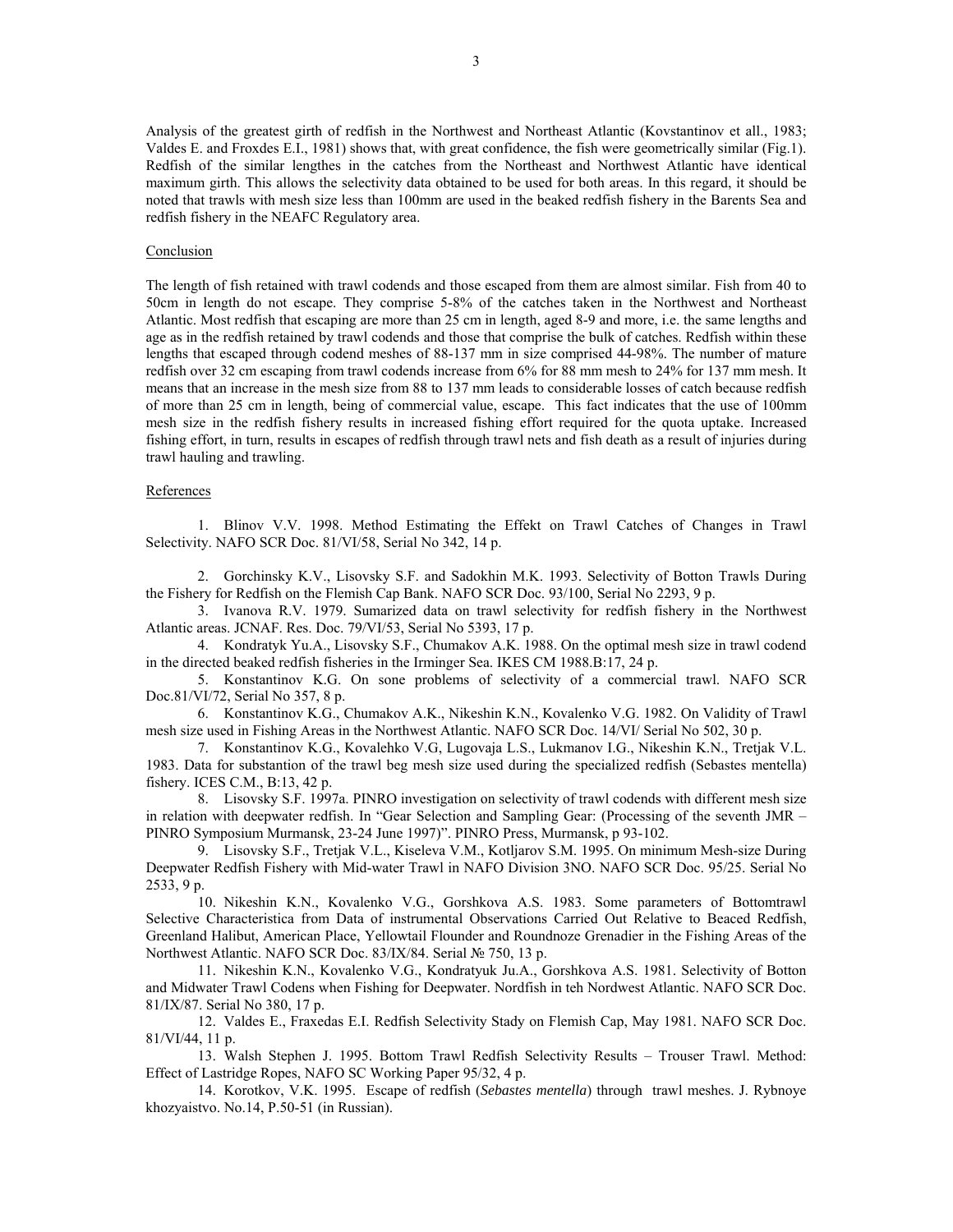15. Korotkov V. K. 1998. Trawl catchability during *Sebastes mentella* fishery in the Irminger Sea. In: Issues of Theory and Practice for Capture Fisheries. Moscow. P. 80-85 (in Russian).

16. Lisovsky S.F. 1997. PINRO research into selectivity of commercial species. In: Current state and prospects for development of fisheries in Russia. Collected papers. St. Petersburg. P. 290-304 (in Russian).

17. Treshchev A.I. 1974. Scientific foundation for selective fisheries. Pishchevaya promyshlennost Press. 445 pp. (in Russian)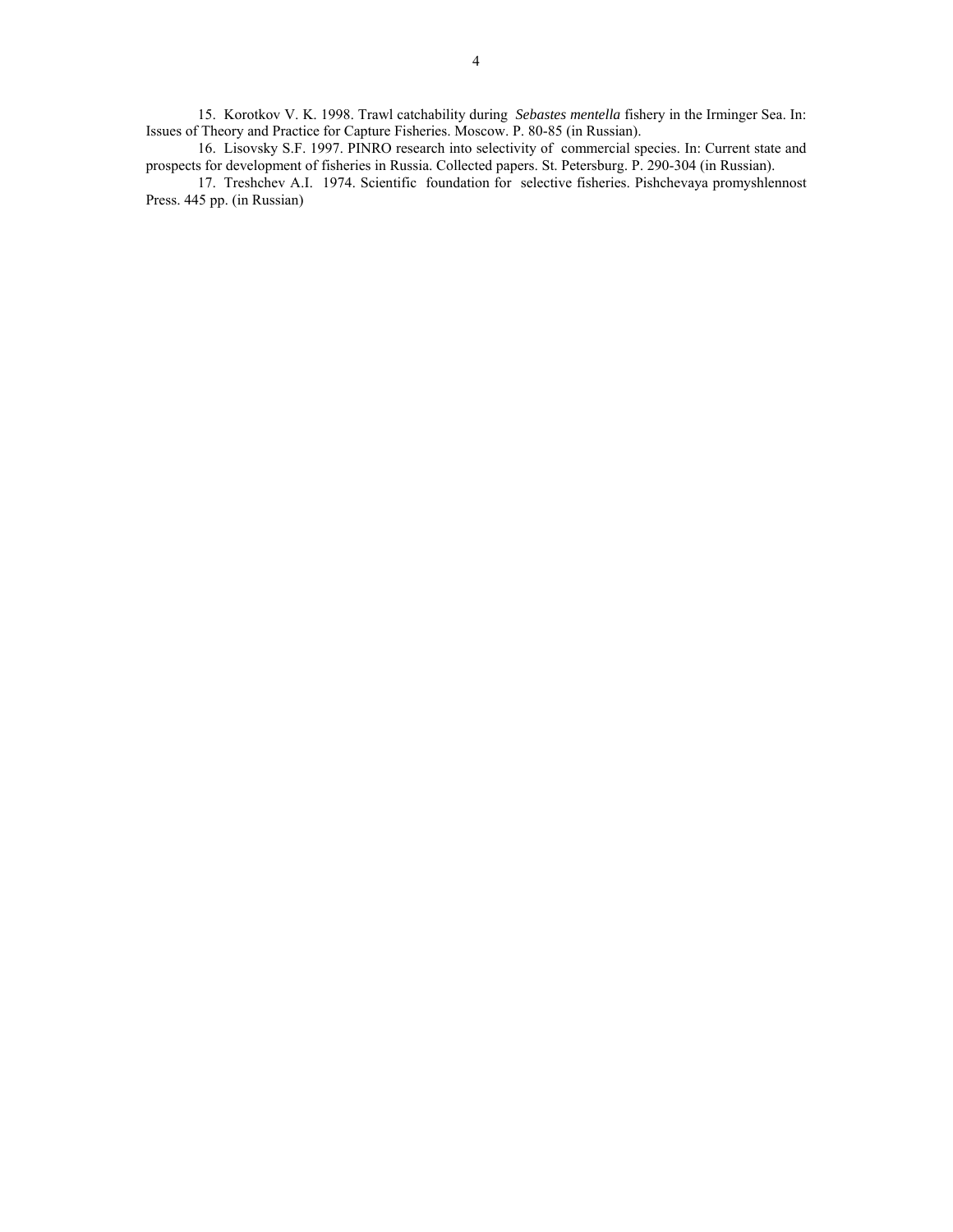|                                         |           | Name of vessel               |                                 |           |           |                                 |       |                       |              |          |  |
|-----------------------------------------|-----------|------------------------------|---------------------------------|-----------|-----------|---------------------------------|-------|-----------------------|--------------|----------|--|
| Parameters                              |           | Menze-<br>$\text{links}^{1}$ | Vladimir Gavrilov <sup>4)</sup> |           |           | Vilnus <sup>2</sup>             |       | Vaigach <sup>3)</sup> |              |          |  |
| Inner mesh size in                      |           |                              |                                 |           |           |                                 |       |                       |              |          |  |
| codend, mm                              |           | 124                          | 96                              | 100       | 106       | 126                             | 137   | 88                    | 118          | 132      |  |
| <b>Divisions</b>                        |           | 3M, 3N                       | 30 <sup>°</sup>                 | 30        | 30        | 3M                              | 3M    | 3N                    | 3N           | 3N       |  |
| Number of<br>fish in the<br>catch, spec | in codend | 46974                        | $\overline{\phantom{a}}$        | 11953     | 10709     | 2948                            | 557   | 12767                 | 2144         | 2119     |  |
|                                         | in cover, | 117937                       | $\overline{\phantom{a}}$        | 14972     | 10127     | 20222                           | 17133 | 11412                 | 6794         | 18073    |  |
|                                         | total     | 154911                       | $\overline{\phantom{a}}$        | 26925     | 20836     | 23170                           | 17690 | 24179                 | 8920         | 20192    |  |
| Length<br>range of<br>fish, (cm)        | retained  | 22-47                        | $\overline{\phantom{a}}$        | $20 - 43$ | 20-41     | $21 - 43$                       | 24-46 | 17-45                 | 17-47        | 16-45    |  |
|                                         | escaped   | $22 - 40$                    |                                 | 16-42     | 18-42     | 14-38                           | 14-40 | 15-34                 | 16-39        | 16-43    |  |
|                                         | in water  | 22-47                        | 17-42                           | $16-43$   | 18-42     | 14-43                           | 14-46 | 15-45                 | 16-47        | 16-45    |  |
| Mean<br>weight of<br>one spec.,         | retained  |                              |                                 |           |           |                                 |       |                       |              |          |  |
|                                         |           | 0,35                         | $\overline{\phantom{a}}$        | 0,284     | 0,261     | 0,437                           | 0,497 | 0,294                 | 0,328        | 0,351    |  |
|                                         | escaped   | 0,19                         |                                 | 0,18      | 0,207     | 0,294                           | 0,282 | 0,149                 | 0,189        | 0,205    |  |
| kg                                      | in water  | 0,23                         | 46705                           | 0,227     | 0,235     | 0,312                           | 0,289 | 0,224                 | 0,225        | 0,22     |  |
| Size mode of                            |           |                              |                                 |           |           |                                 |       |                       |              |          |  |
| experimental series in                  |           |                              | $17-42; 26-$                    |           |           |                                 |       |                       | $18-20; 23-$ | $18-20;$ |  |
| water fish, cm                          |           | 30; 35                       | 30                              | 24-29     | $25 - 29$ | 23-26; 29-32 24-30 18-20; 23-29 |       |                       | 29           | 23-29    |  |
| Retention by number,                    |           |                              |                                 |           |           |                                 |       |                       |              |          |  |
| $\frac{0}{0}$                           |           | 28,5                         |                                 | 44,4      | 51,4      | 12,7                            | 3,1   | 52,8                  | 24           | 10       |  |
| Selectivity coefficient                 |           | 2,4                          | 2,6                             | 2,6       | 2,6       | 2,9                             | 2,9   | 2,8                   | 2,5          | 2,6      |  |
| Selectivity range, cm                   |           | 8,4                          | 5,4                             | 4,1       | 5,5       | 5,6                             | 4,3   | 4,4                   | 6,6          | 9        |  |
| L75%                                    |           | 34,0                         | 27,7                            | 28,1      | 30,3      | 39,3                            | 41,9  | 26,8                  | 32,8         | 38,8     |  |
|                                         | L50%      | 29,8                         | 25,0                            | 26,0      | 27,6      | 36,5                            | 39,7  | 24,6                  | 29,5         | 34,3     |  |
|                                         | L25%      | 25,6                         | 22,3                            | 24,0      | 24,8      | 33,7                            | 37,6  | 22,4                  | 26,2         | 29,8     |  |

Table 1. Results from investigations into selectivity of codends having different mesh size in the redfish fisheries conducted in the Northwest Atlantic using a bag-shaped cover

1) Konstantinov et. al., 1981.

2) Gorchinsky et. al., 1993.

3) Lisovsky et. al., 1995.

4) Lisovsky et. al., 2005.